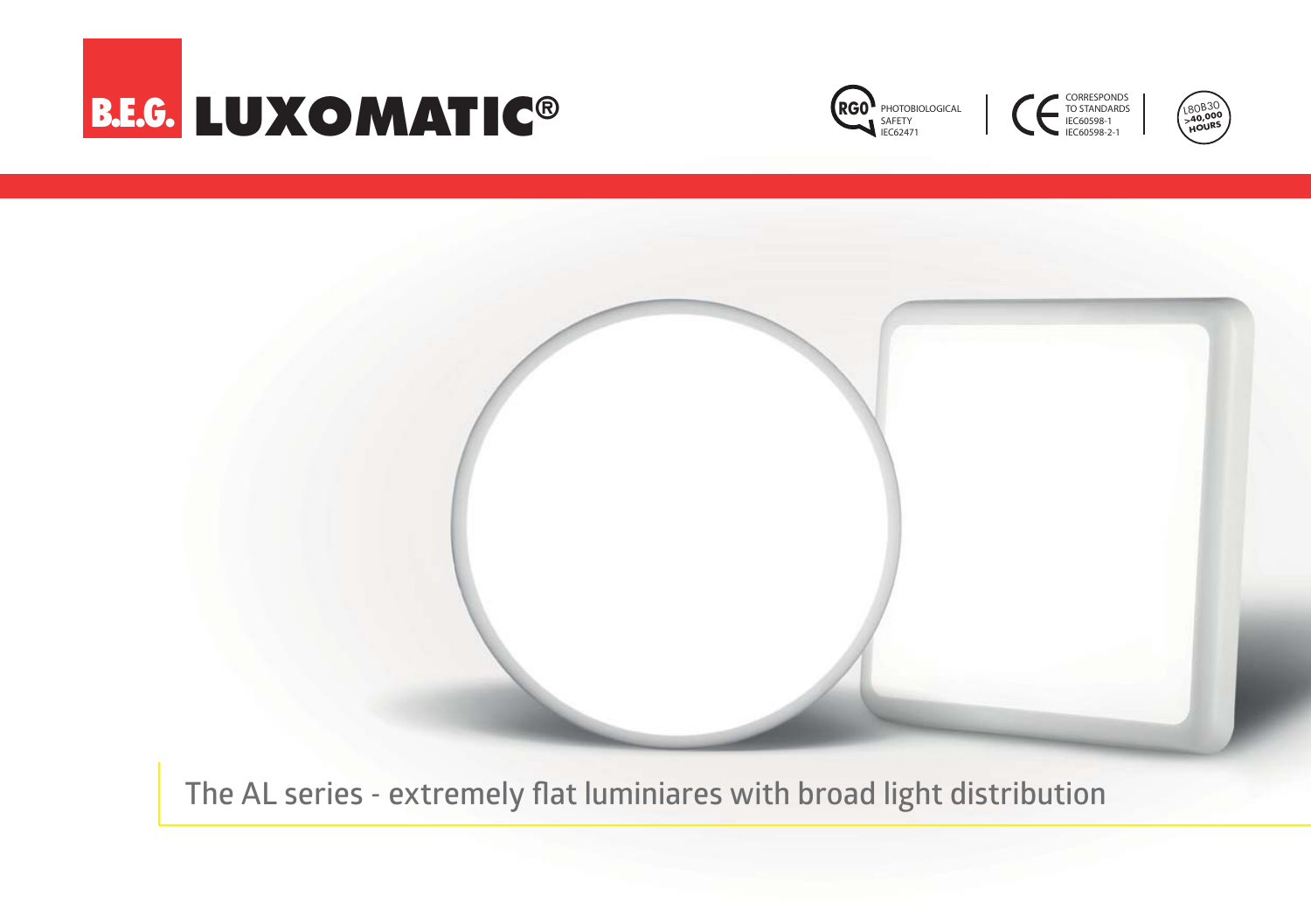# **LED luminaires with an extremely flat design**

B.E.G.'s surface-mount luminaires AL8 and AL12 offer an attractive design in combination with modern LED technology. The robust flat polycarbonate diffuser provides rooms with an even light distribution that is easy on the eye. The premium-quality, economical LEDs and the dimmable driver offer high light output with low energy consumption.

The wide light distribution of 120° assures the illumination of a large surface. Premium-quality economical LEDs guarantee a 40000 hour service life and offer high light output for low energy consumption.

| h(m) | Ø (m) | $E$ (lx) |
|------|-------|----------|
| 1,0  | 3     | 874      |
| 2,0  | 6,1   | 219      |
| 3,0  | 9,1   | 97       |
| 4,0  | 12,2  | 55       |
| 5,0  | 15,2  | 35       |

## **Typical applications:**

Stairways, hallways, cellars, garages, storerooms, and all interior and exterior areas in<br>which energy-saving lighting is required. which energy-saving lighting is required.

#### Angle of radiation



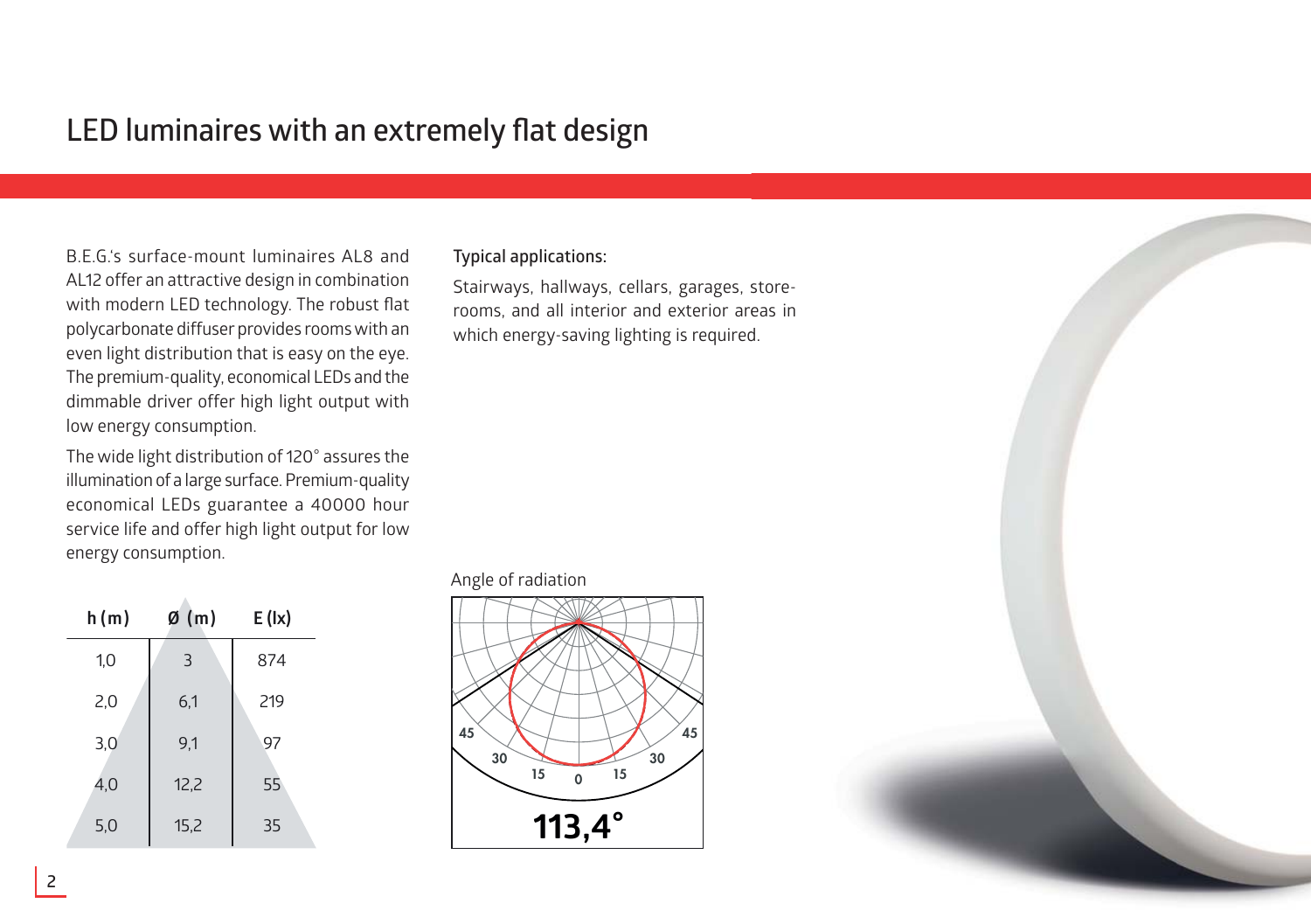# **AL8-25-300-LEDN-HF with (HF) microwave detector**



- Surface height of only 48 mm, flat diffuser for modern design
- Case made of robust polycarbonate with high fire protection rating (V0).
- Integrated (HF) microwave detector, not externally visible, wide detection range
- DIP switches to set follow-up time, switch-on threshold and sensor sensitivity
- Service life over 40000 hours
- Simple mounting with separate mounting bracket
- **Protection ring against vandalism** available as accessory

## **Technical data**

 Voltage: 200 – 240 V AC, 50Hz Power consumption: 25 W Luminous flux: 2100 lm Luminous intensity: 4000 K Colour reproduction: > CRI 80 Dimensions: Ø 300 x 48 mm Degree / class of protection: IP20 / II Impact protection: IK08 (5.0 Joule) Photobiological safety: RG 0 **(HF)** microwave detector Detection area: 360° Range: Ø 2-12 m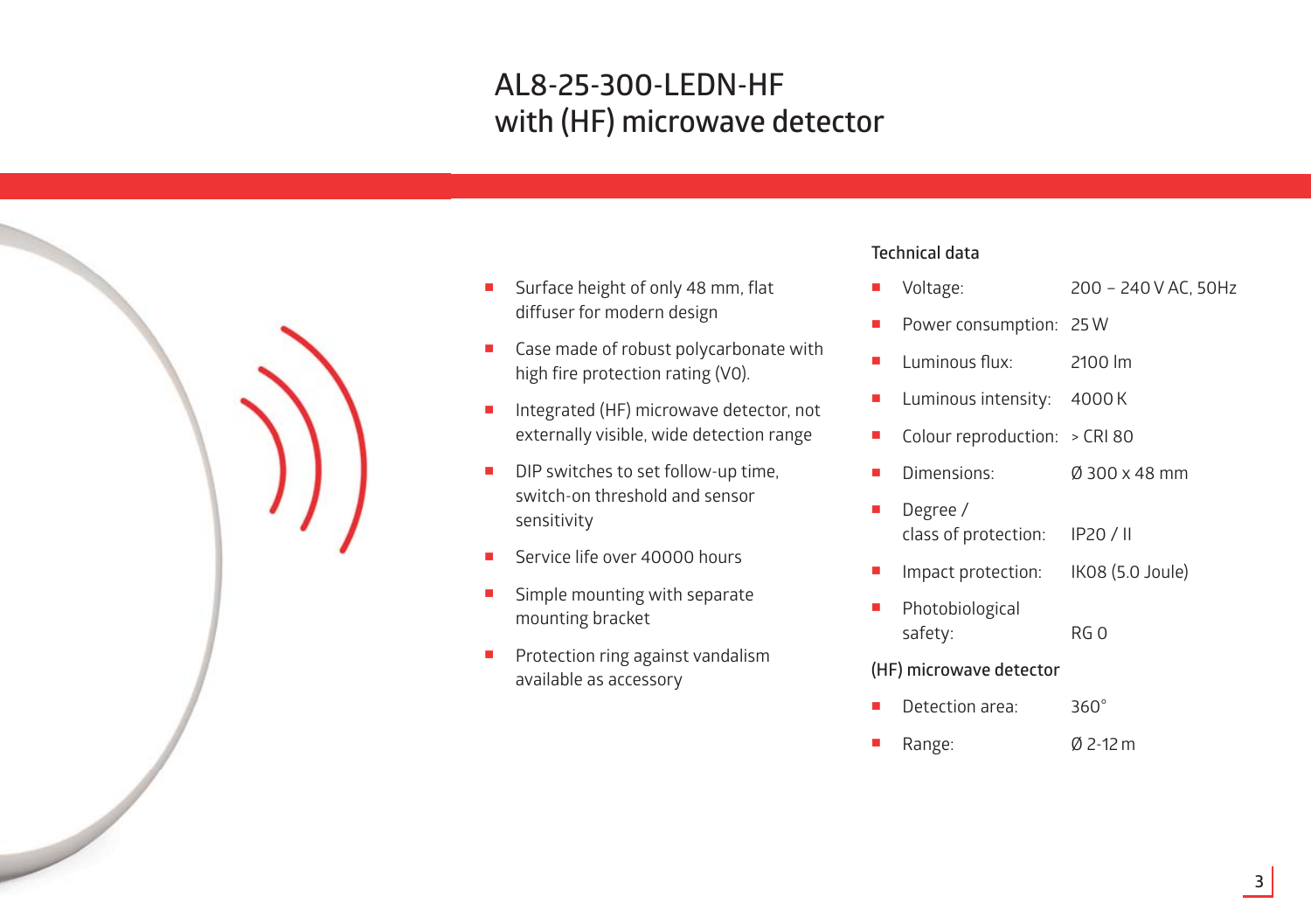# **AL8-25-300-LED-3C**

- **Surface height of only 40 mm, flat diffuser** for modern design
- Case made of robust polycarbonate with high fire protection rating (V0).
- 3 colours in one light, switchable selection between warm white, neutral white and daylight white.
- Service life over 40000 hours
- **Simple mounting with separate mounting** bracket
- Protection ring against vandalism available as accessory

## **Technical data**

- Voltage: 200 240 V AC, 50Hz
- Power consumption: 25 W
- $L$ uminous flux:  $2000 \, \text{Im}/2100 \, \text{Im}/2120 \, \text{Im}$
- Luminous intensity: 3000 K / 4000 K / 5700 K
- Colour reproduction: > CRI 80
- Dimensions: Ø 300 x 40 mm
- Degree / class of protection: IP54 / II
- Impact protection: IK08 (5.0 Joule)
- Photobiological safety: RG 0

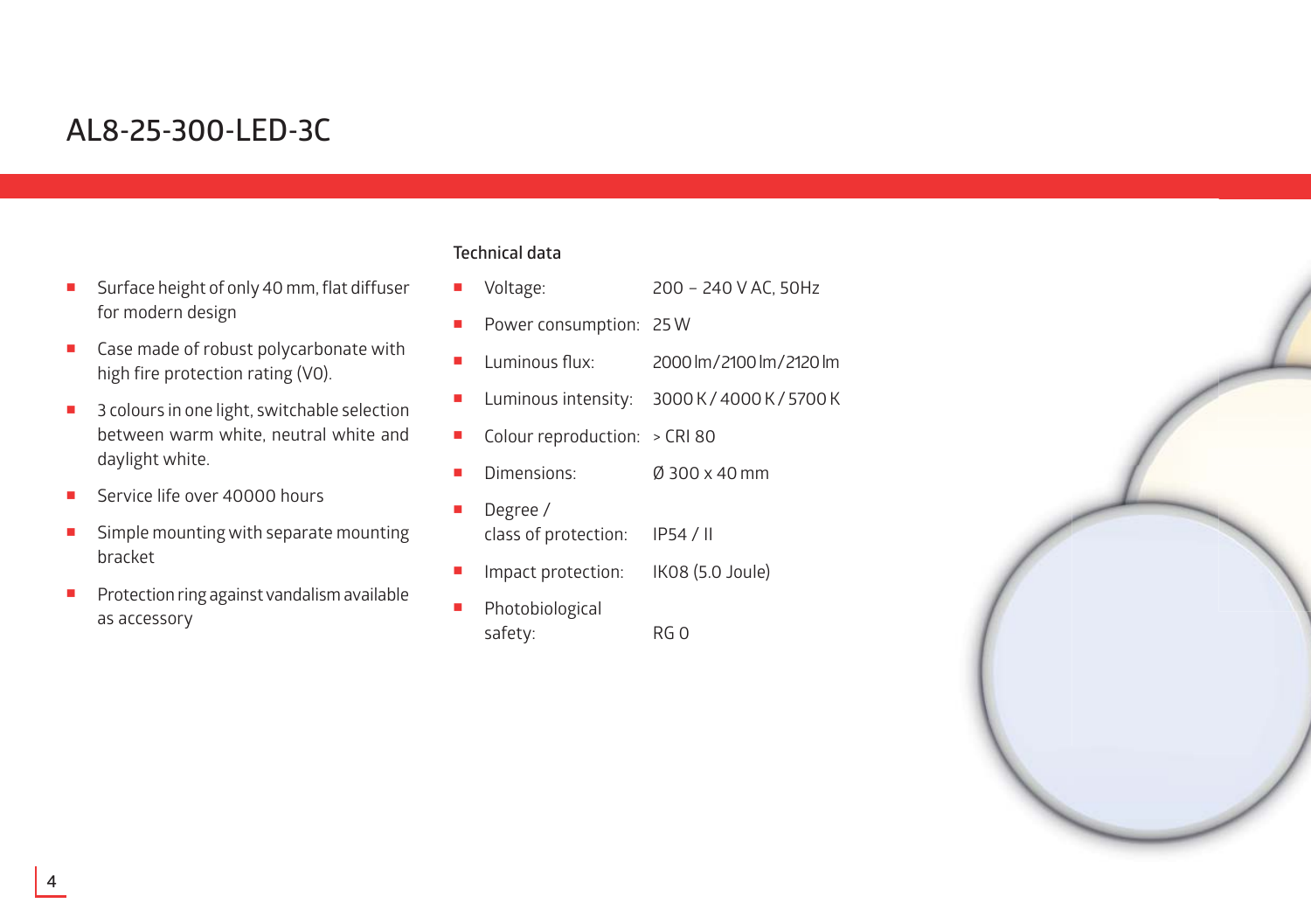# **AL8-25-300-LED-3C-HF**



## Surface height of only 48 mm, flat diffuser for modern design

- Case made of robust polycarbonate with high fire protection rating (V0).
- 3 colours in one light, switchable selection between warm white, neutral white and daylight white.
- Integrated (HF) microwave detector, not externally visible, wide detection range
- DIP switches to set follow-up time, switch-on threshold and sensor sensitivity
- Service life over 40000 hours
- **Simple mounting with separate mounting** bracket
- Protection ring against vandalism available as accessory

## Technical data

|   | Voltage:                                   | 200 - 240 V AC, 50Hz                         |
|---|--------------------------------------------|----------------------------------------------|
|   | Power consumption: 25 W                    |                                              |
|   | Luminous flux:                             | 2000 lm/2100 lm/2120 lm                      |
|   |                                            | Luminous intensity: 3000 K / 4000 K / 5700 K |
|   | Colour reproduction: $\rightarrow$ CRI 80  |                                              |
| ٠ | Dimensions:                                | Ø 300 x 48 mm                                |
|   | Degree /<br>class of protection: IP20 / II |                                              |
|   | Impact protection: IKO8 (5.0 Joule)        |                                              |
|   | Photobiological<br>safety:                 | RGO                                          |
|   | (HF) microwave detector                    |                                              |
|   | Detection area:                            | $360^\circ$                                  |

Range: Ø 2-12 m

AL8-25-300-LED-3C, Part no. 93621 AL8-25-300-LED-3C-HF, Part no. 93141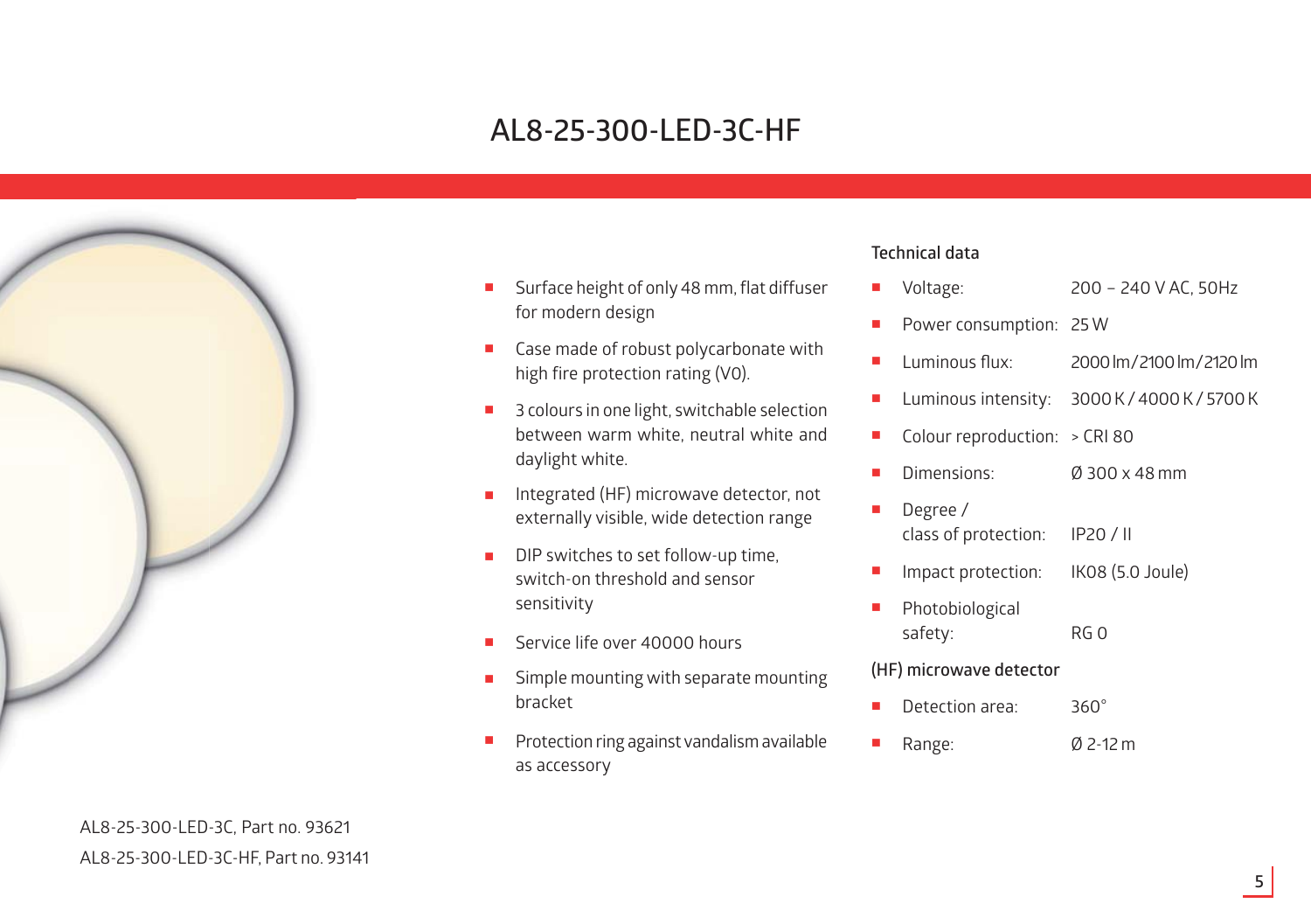# **AL12-25-300-LED-3C**

- **Surface height of only 40 mm, flat diffuser** for modern design
- Case made of robust polycarbonate with high fire protection rating (V0).
- 3 colours in one light, switchable selection between warm white, neutral white and daylight white.
- Service life over 40000 hours
- **Simple mounting with separate mounting** bracket

## **Technical data**

- Voltage: 200 240 V AC, 50Hz
- Power consumption: 25 W
- $L$ uminous flux:  $2000 \, \text{Im}/2100 \, \text{Im}/2120 \, \text{Im}$
- Luminous intensity: 3000 K / 4000 K / 5700 K
- Colour reproduction: > CRI 80
- Dimensions: 300 x 300 x 40 mm
- Degree / class of protection: IP54 / II
- Impact protection: IK08 (5.0 Joule)
- Photobiological safety: RG 0

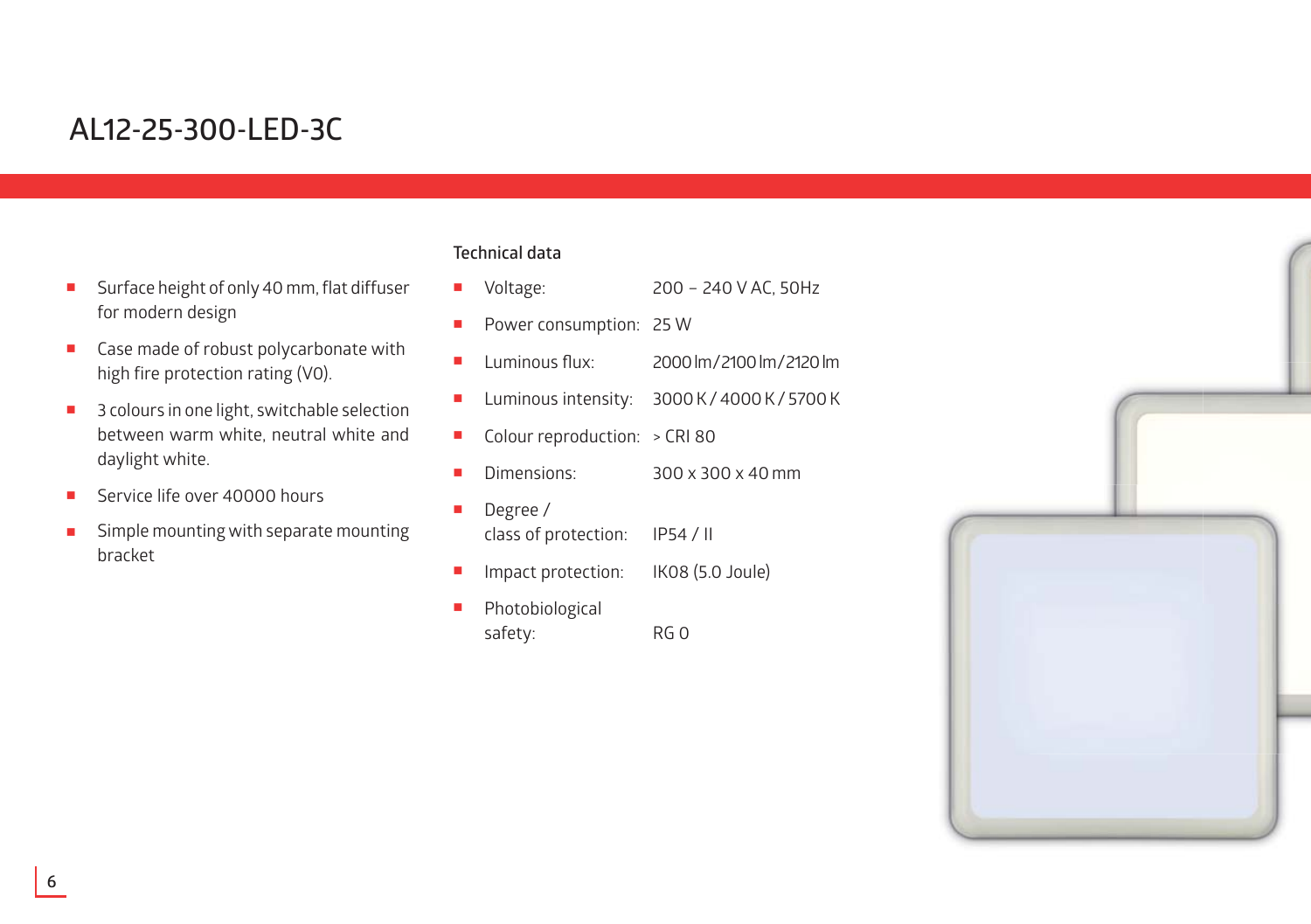# **AL12-25-300-LED-3C-HF**



- **Surface height of only 48 mm, flat diffuser** for modern design
- Case made of robust polycarbonate with high fire protection rating (V0).
- 3 colours in one light, switchable selection between warm white, neutral white and daylight white.
- Integrated (HF) microwave detector, not externally visible, wide detection range
- DIP switches to set follow-up time, switchon threshold and sensor sensitivity
- Service life over 40000 hours
- **Simple mounting with separate mounting** bracket

## Technical data

|   | Voltage:                                   | 200 - 240 V AC, 50Hz                  |
|---|--------------------------------------------|---------------------------------------|
| ٠ | Power consumption: 25 W                    |                                       |
| п | Luminous flux:                             | 2000 lm/2100 lm/2120 lm               |
| ٠ |                                            | Luminous intensity: 3000K/4000K/5700K |
| ٠ | Colour reproduction: > CRI 80              |                                       |
| ٠ | Dimensions:                                | 300 x 300 x 48 mm                     |
| ٠ | Degree /<br>class of protection: IP20 / II |                                       |
| ٠ | Impact protection: IKO8 (5.0 Joule)        |                                       |
| ٠ | Photobiological<br>safety:                 | RG 0                                  |
|   | (HF) microwave detector                    |                                       |
|   | Detection area:                            | $360^\circ$                           |

Range: Ø 2-12 m